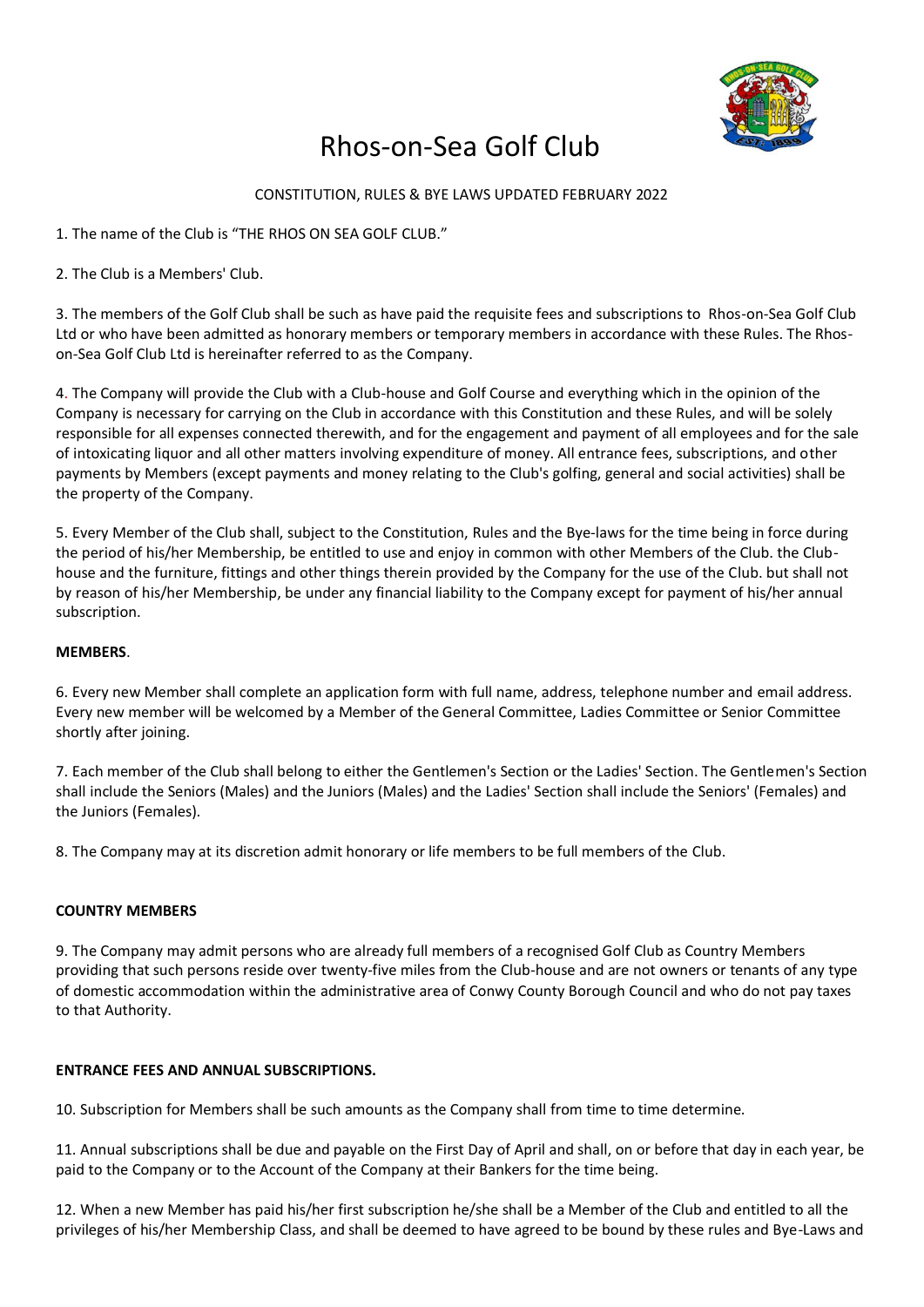any additions made thereto or alterations thereof, made in accordance with these Rules, but shall acquire no proprietary right in the Club-house or any of the property of the Club or the Company.

13. The Company may, in its absolute discretion, at any time notify its intention of refusing to accept from any Member his/her annual or periodic subscription, and if such Member does not thereupon tender his/her resignation, then such Member's membership of the Club shall cease at the end of the last period in respect of which the Company accepted a subscription from such Member or, if later, at the expiry of seven days from the date of dispatch of the communication by the Company to such Member notifying its intention to refuse to accept his/her subscription.

# **TEMPORARY SUSPENSION OF MEMBERSHIP.**

14. A Member absent abroad for the whole of any year (which shall be deemed to start on the first day of April) shall pay such nominal subscription as shall be agreed between the company and the Member, provided he/she shall have given to the Company previous notice in writing of his/her intention to be so absent. If a Member who has given notice under this Rule, shall return from abroad temporarily, the Company may admit such Member to all the privileges of Membership for such period as it thinks fit on payment of a proportionate part off the full annual subscription.

#### **SUBSCRIPTION IN ARREAR.**

15. If any Member's subscription is in arrear, the General Committee on behalf of the Company shall send him/her notice with a request for immediate payment, and if his/her subscription is not paid within fourteen days from the date of posting such notice, the Company may remove his/her name from the Register of Members, and he/she shall thereupon cease to be a Member and forfeit all rights of Membership, provided that the Company may at any time in its discretion restore him/her to Membership upon payment of all arrears of subscription then due. No Member whose subscription is in arrear shall be entitled to play for any prize.

#### **TEMPORARY MEMBERSHIP.**

I6. Subject to any restrictions which may from time to time be imposed by the Company or the General or Ladies' Committees the following persons shall be deemed to be temporary members:

- 1) Persons paying the Company the appropriate green fee, temporary membership extending to the day or days applying to the green fee.
- 2) Open Competitions if the appropriate entry fee has been paid.

#### **RESIGNATION.**

17. A Member may resign his/her Membership at any time by giving to the Company notice in writing to that effect at least one calendar month before his/her annual subscription is payable for the ensuing year and in default of which he/she shall be liable for his/her subscription for the ensuing year. No resignation shall be accepted until all arrears due have been paid.

#### **CONDUCT OF MEMBERS**

18. Any member of the Club, either within or outside the Company's premises, whose conduct is such, in the opinion of the General or Ladies' Committees or the Company, be injurious to the character or interest of the Club or Company, or render that member to be unfit to associate with the members of the Club shall be dealt with in accordance with a Conduct Procedure as agreed between the General and Ladies' Committees and the Company. Such Conduct Procedure shall allow the accused member the opportunity to defend himself/herself against the alleged misconduct. If, following the Procedure, it is found that the member is guilty of the misconduct and the member has failed to justify or explain it satisfactorily, then following consultation with the Company, the member shall be called upon to resign and if the member does not resign, the member shall be expelled and shall forfeit all the privileges of membership and shall have no rights against Club or Company or any of its members.

#### **ANNUAL GENERAL MEETING**

19. An Annual General Meeting of the General Committee shall be held in or about the month of February (but no later than the 31st March) in each year on such date and at such time and place as the General Committee may appoint. Notice of this meeting shall be given to each full Member twenty-eight days before the meeting.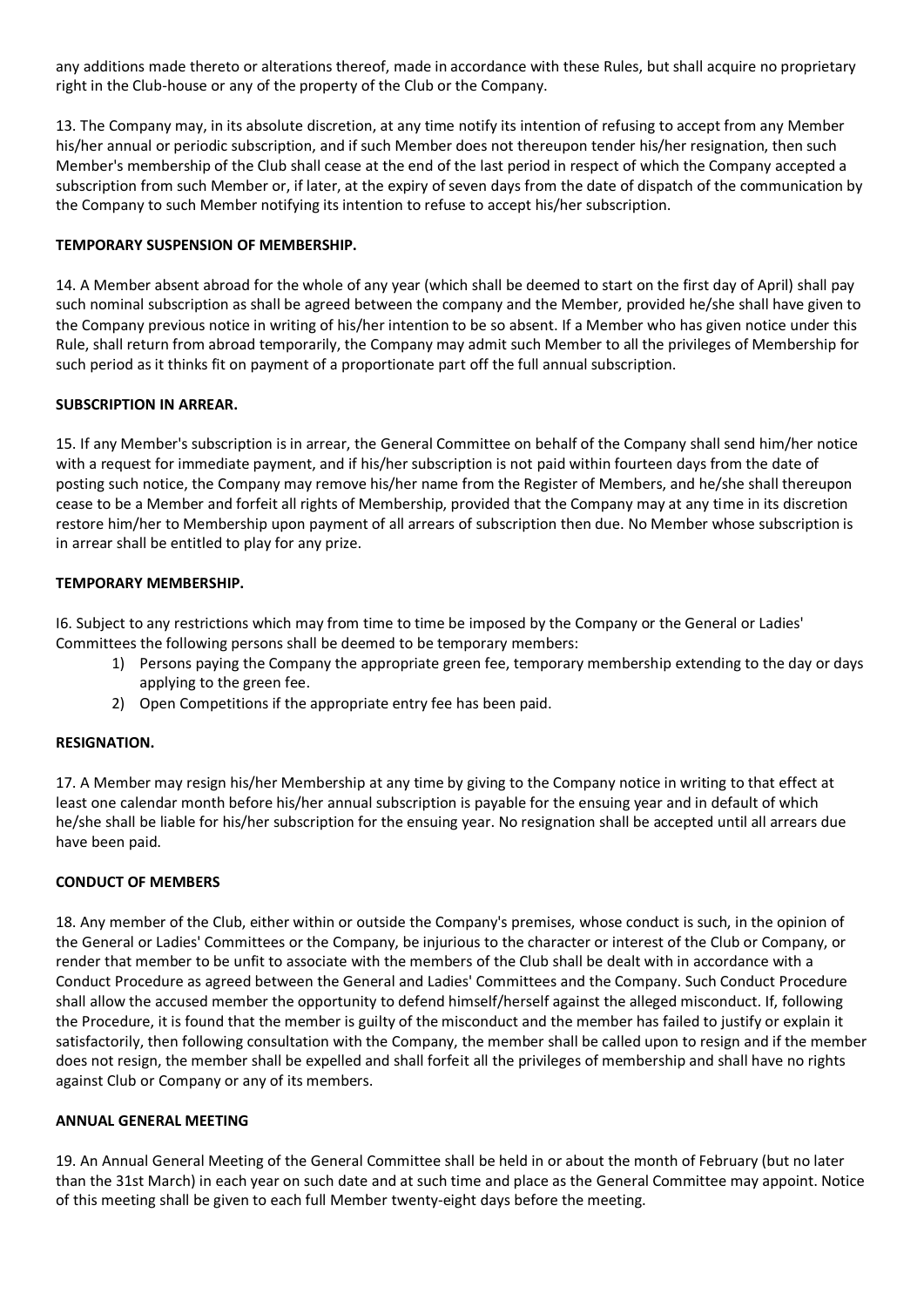# 20. The business of the Annual General Meeting shall be:

1) To receive a financial statement from the General Committee Honorary Treasurer for the financial year ending

31' December of the previous year.

2) To receive a report of the Club's activities from the Honorary Secretary.

3) To receive reports from the Ladies Committee and Seniors Committee

4) President: To appoint, with the prior approval of the Company and all Committees, a President who, at their own option, but subject to Annual re-appointment, shall hold office for a period of up to three years on the expiry of which they may, with prior approval of the Company and all Committees be eligible for a further period. 5) To elect the Captain, Vice-Captain, Honorary Secretary and Honorary Treasurer to serve until the following Annual General Meeting.

6) To elect the Members of the General Committee to serve until the following Annual General Meeting. (In the event that there be more nominations for officials or Committee Members than the number of vacancies, the election shall be by ballot).

7) To receive updates on Policies & Procedures

8) To consider any other matter of which notice has been given to the Honorary Secretary not less than seven clear days before the date for which the meeting is convened.

21. Not less than twenty-one days before the Annual General Meeting the Honorary Secretary shall put up in the clubhouse a nomination sheet, on which shall be written the names of persons nominated by the full Members for the offices of President, Captain, Vice-Captain, Honorary Secretary, Honorary Treasurer, and Members of the General Committee. Each such candidate must be nominated by two Members of the Club, and the list of nominations shall be closed three clear days before the meeting.

22. At all Annual General Meetings of the General Committee every Life Member and every Full Member whose subscription is not in arrear shall be entitled to be present and to have one vote upon every question. In addition, the Chairman/Captain shall have a casting vote if required.

23. If the Captain or Vice-Captain is not present within five minutes after the time appointed for the commencement of any Annual General Meeting, the meeting shall elect a Chairman from amongst the Members present.

24. Voting at an Annual General Meeting shall be by show of hands or otherwise at the direction of the Chairman/Captain.

25. The quorum for any Annual General Meeting shall be ten Full Members present in person at the meeting.

26. The Chairman's decision as to the result of the voting on any question before an Annual General Meeting shall be final and an entry in the Minute Book signed by him within fourteen days of the holding of the meeting shall be conclusive of the terms of any resolution and of its having been passed.

# **EXTRAORDINARY MEETING**

27. An Extraordinary Meeting of the General Committee shall be called by the Honorary Secretary. when directed by the General Committee, requested by the Company, or on receipt of a requisition signed by ten Full Male Members of the Club, stating the nature of the business to be transacted. At least seven days' notice shall be given to each Full Member of any such Extraordinary Meeting, and such notice shall state the date, time and place of the meeting, and shall specify the object of the meeting. The discussion at an Extraordinary Meeting shall be confined only to the business of which notice has been given.

# **GENERAL COMMITTEE.**

# 28. The General Committee shall

1) exercise the powers given to it by these Rules and such other powers of management as it may from time to time undertake at the request of the Company and in particular shall be responsible for golfing and social matters. 2) consist of the President, Captain, Lady Captain, Vice-Captain, immediate Past Captain, Honorary Secretary. Honorary Treasurer, Senior's Chairman and up to ten Full Members, of which only two may be junior Members, elected at the Annual General Meeting who shall be called Elected Members. If two or more of the roles of President, Captain, Vice-Captain, immediate Past Captain, Honorary Secretary and Honorary Treasurer are to be held by any one person in any year, then a commensurate number of additional Elected Members may be appointed at any Annual General Meeting.

3) cause an account of all receipts and payments to be kept and shall at every, Annual General Meeting present a report and financial statement for the preceding year.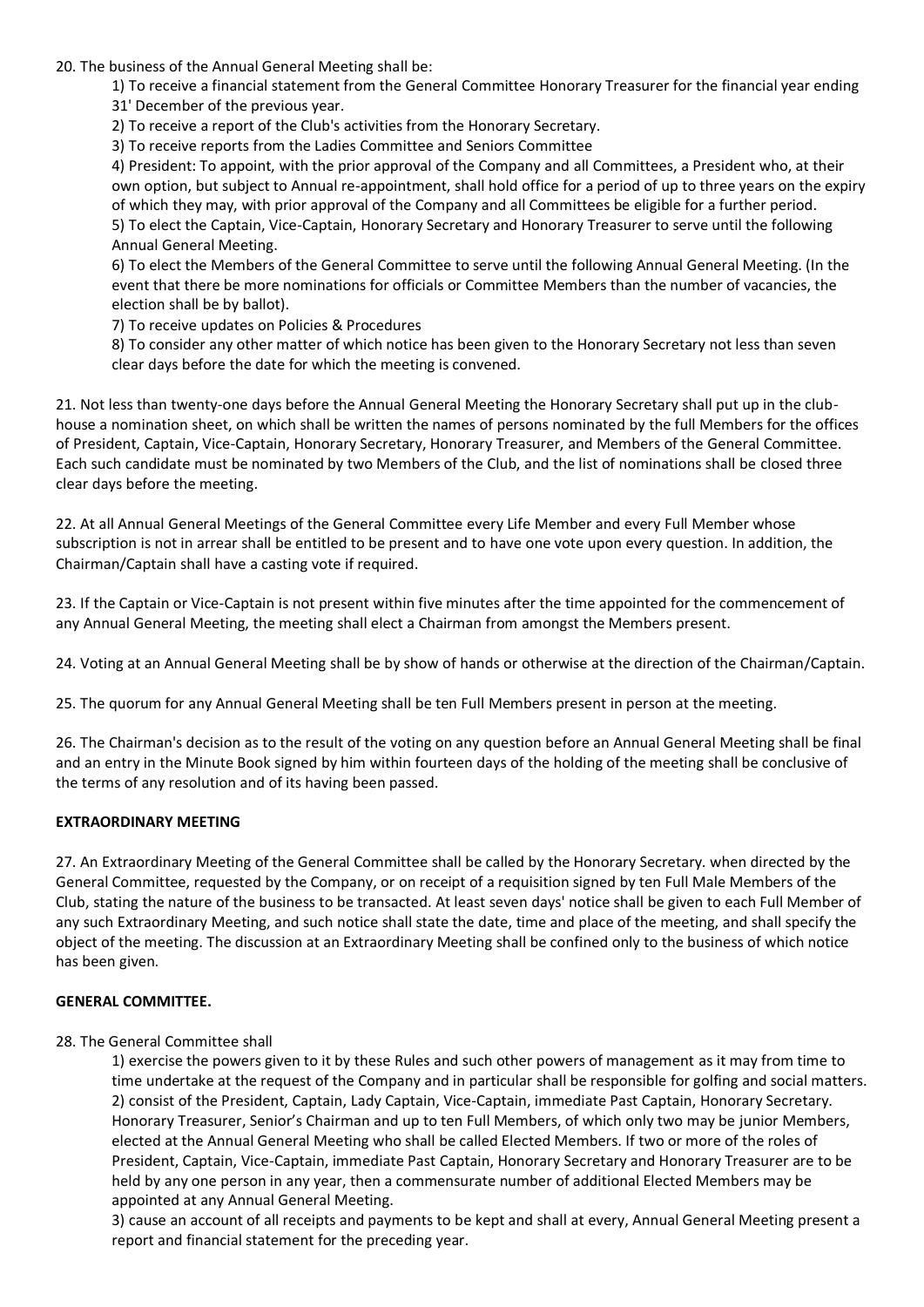29. If a casual vacancy occurs by the death or resignation of an Elected Member the vacancy may be filled by another Member co-opted by a resolution of the General Committee who may also co-opt such Members to serve on the Committee or any sub-Committee as it may from time to time require.

30. The General Committee may appoint sub-committees from its own body and depute to them any of its powers and regulate their proceedings.

31. The General Committee may from time to time, subject to the approval of the Company and with the agreement of the Ladies' Section, make, vary and revoke bye-laws not inconsistent with these Rules for the regulation of the internal affairs and the conduct of its Members.

# **GENERAL CCOMMITTEE OFFICIALS**

32. 1) The President: Only Members of the Club shall be eligible for nomination as President, and such Nominees shall normally be Past Captains of the Rhos-on-Sea Golf Club. This should not preclude the Nominations of other suitable Members who have served the Club in an outstanding manner.

2) The Captain: The Captain shall be Chairman of all meetings held by the General Committee, except when it is the wish of the Captain, the Chairman of any Sub-Committee, or Hon Secretary may be appointed at the direction of the General Committee. On the expiry of his year of office he shall be entitled to a seat on the General Committee for one year as immediate Past Captain.

3) Vice Captain: The Vice-Captain shall in all respects with regard to the business of the General Committee deputise in the absence of the Captain.

4) Honorary Secretary: The Honorary Secretary of the General Committee shall record the proceedings of the Section's Meetings and shall be responsible for the safe custody of the books and documents of the Club. They shall refer to the General Committee any suggestions or complaints made by members. They shall call all meetings of the General Committee and shall post all Nominations of Officials and General Committee members on the Notice Board in the clubhouse as required by these Rules.

5) Honorary Treasurer: The Honorary Treasurer shall receive all money due to the Men's Section and make all disbursements and shall cause to be kept such books of account as shall truthfully record the financial transactions of the Men's Section. He shall produce to the Annual General Meeting of the General Committee audited accounts of the previous year's business for the General Committee and shall report thereon.

# **GENERAL COMMITTEE MEETINGS.**

33. General Committees shall meet at such times and at such places as they themselves shall arrange, preferably at the club-house, but any three Members thereof may at any time by notice in writing require the Honorary Secretary to call a meeting. Notice being given by them to each member of the Committee.

34. Every Member of a Committee shall have one vote. The Chairman shall also have a casting vote if required.

35. Four members shall be a quorum for any General Committee Meeting, except for any sub-Committee of the General Committee, when the General Committee shall fix the quorum.

# **LADIES' ANNUAL GENERAL MEETINGS.**

36. An Annual General Meeting of the Ladies' Section shall be held in or about the month of February (but no later than the 31" March) in each year on such date and at such time and place as the Ladies' Section Committee may appoint. Notice of this meeting shall be given to each full female Member of the Ladies' Section, at twenty-eight days before the meeting.

37. The President (if a male) and Mr Captain to be invited to the Annual General Meeting.

38. The business of the Ladies' Section Annual General Meeting shall be:

1) To receive a Financial Statement from the Ladies' Section Honorary Treasurer for the financial year ending 31" December of the previous year.

2) To receive a report of the Ladies' Section activities from the Honorary Secretary

3) To elect the Ladies' Captain, and Ladies' Vice-Captain to serve until the following Annual General Meeting.

4) To elect annually the Ladies' Honorary Secretary and the Ladies' Competition/Handicap Secretary to serve for up to a maximum of four years in office. If, however, at the end of four years and no replacement is found, then they may be invited to serve for a further period of one year.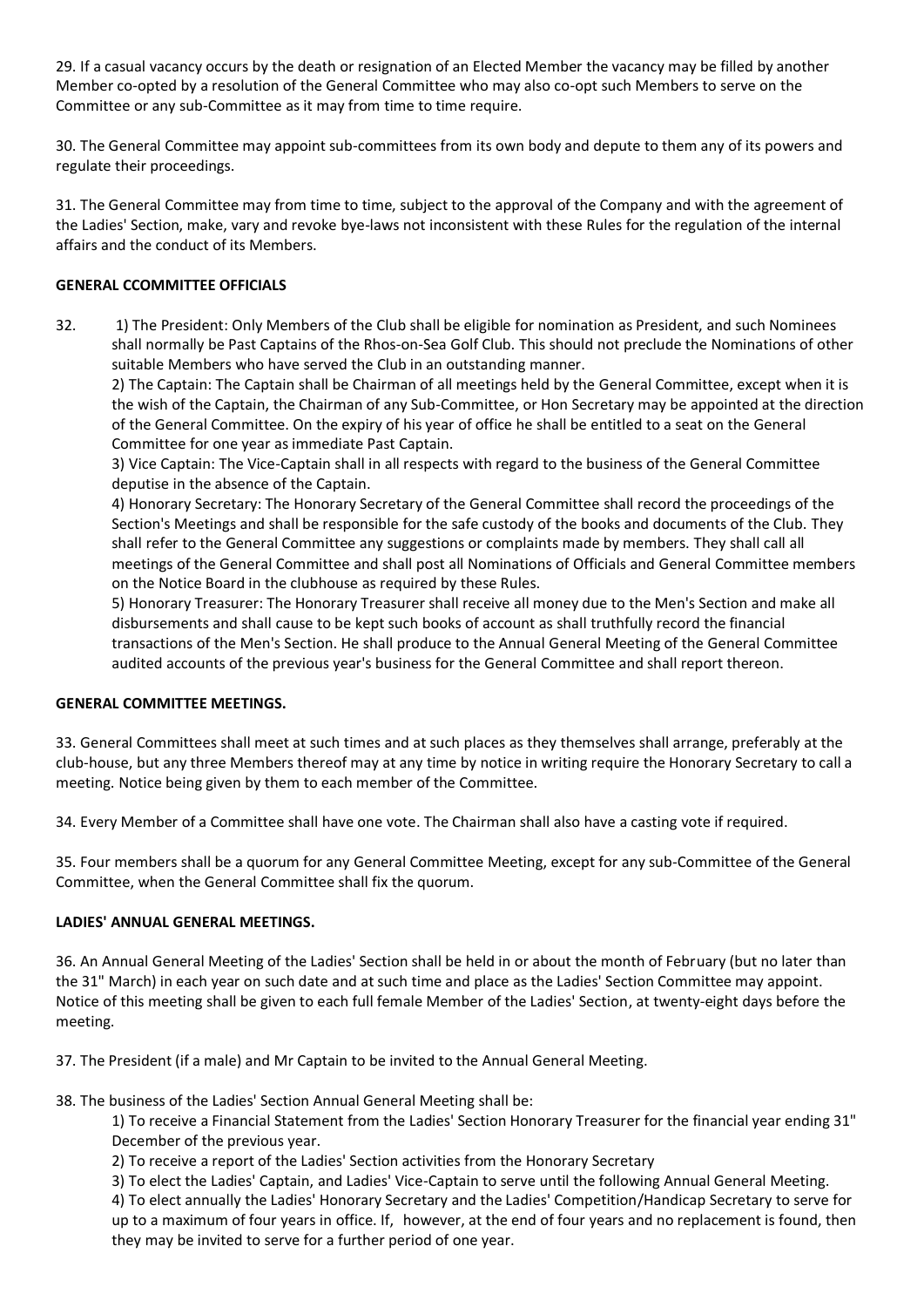5) To elect the members of the Ladies' Section Committee, of whom two will retire in rotation each year with two new members being elected and the retiring members being ineligible for re-election for one year. (In the event that there be more nominations for officials or Committee members than the number of vacancies, the election shall be by ballot). Note, The Ladies' Immediate Past Captain shall be an ex-officio Member of the Ladies' Committee, having full voting rights.

6) To consider any other matter of which notice has been given to the Ladies' Secretary not less than five clear days before the date for which the meeting is convened.

39. Not less than twenty-one days before the Annual General Meeting the Ladies' Honorary Secretary shall put up in the clubhouse a nomination sheet, on which shall be written the names of persons nominated by the full female Members for the offices of Captain, Vice-Captain, Honorary Secretary. Honorary Treasurer and Honorary Competition Secretary and members of the Ladies' Section Committee. Each such candidate must be nominated by two full members of the Ladies' Section, and the list of nominations shall be closed three clear days before the meeting.

40. At all Annual General meetings of the Ladies' Section every Life Member and every Full female member whose subscription is not in arrear shall be entitled to be present and to give one vote and no more upon every question. In addition, the Chairman/Captain will have a casting vote.

41. If the Ladies' Captain or Vice-Captain is not present within five minutes after the time appointed for the commencement of any Ladies' Section Annual General Meeting, the meeting shall elect a Chairman from amongst the members present.

42. Voting at a Ladies' Section Annual General Meeting shall be by show of hands or otherwise at the direction of Chairman.

43. The quorum for any Ladies' Section Annual General Meeting shall be ten full female members present in person at the meeting.

44. The Chairman's decision as to the result of the voting on any question before a Ladies' Section Annual General Meeting shall be final and an entry in the Minute Book signed by her within fourteen days of the holding of the meeting shall be conclusive of the terms of any resolution and of its having been passed.

# **EXRAORDINARY MEETING**

45. An Extraordinary Meeting of the Ladies' Section shall be called by the Honorary Secretary when directed by the Ladies' Committee, requested by the Company, or on receipt of a requisition signed by ten Full Female Members of the Club, stating the nature of the business to be transacted. At least seven days' notice shall be given to each full female member of any such Extraordinary Meeting and such notice shall state the date. time and place of the meeting and shall specify the object of the meeting. The discussion at an Extraordinary Meeting shall be confined only to the business of which notice has been given.

#### **LADIES' SECTION COMMITTEE.**

46. The Ladies' Committee shall

1) exercise the powers given to it by these Rules and such other powers of management as it may from time to time undertake at the request of the Company and in particular shall be responsible for the Ladies' golfing and social matters.

2) consist of the President (if a lady), Captain, Vice-Captain, Honorary Secretary. Honorary Treasurer, Honorary Competition/Handicap Secretary and four full members, elected at the Ladies' Section Annual General Meeting who shall be called Elected Members. The Immediate Past Captain will be an ex-officio member of the Ladies' Committee and shall have full voting rights.

3) cause an account of all receipts and payments to be kept and shall at every Ladies' Section Annual General Meeting present a report and financial statement for the preceding year.

4)Prepare and submit a Report and Financial Statement to the Annual General Meeting of the General Committee

47. If a casual vacancy occurs by the death or resignation of an Elected Member the vacancy may be filled by another full lady member co-opted by a resolution of the Ladies' Committee who may also co-opt such members to serve on the Committee or any sub-committee as it may from time to time require.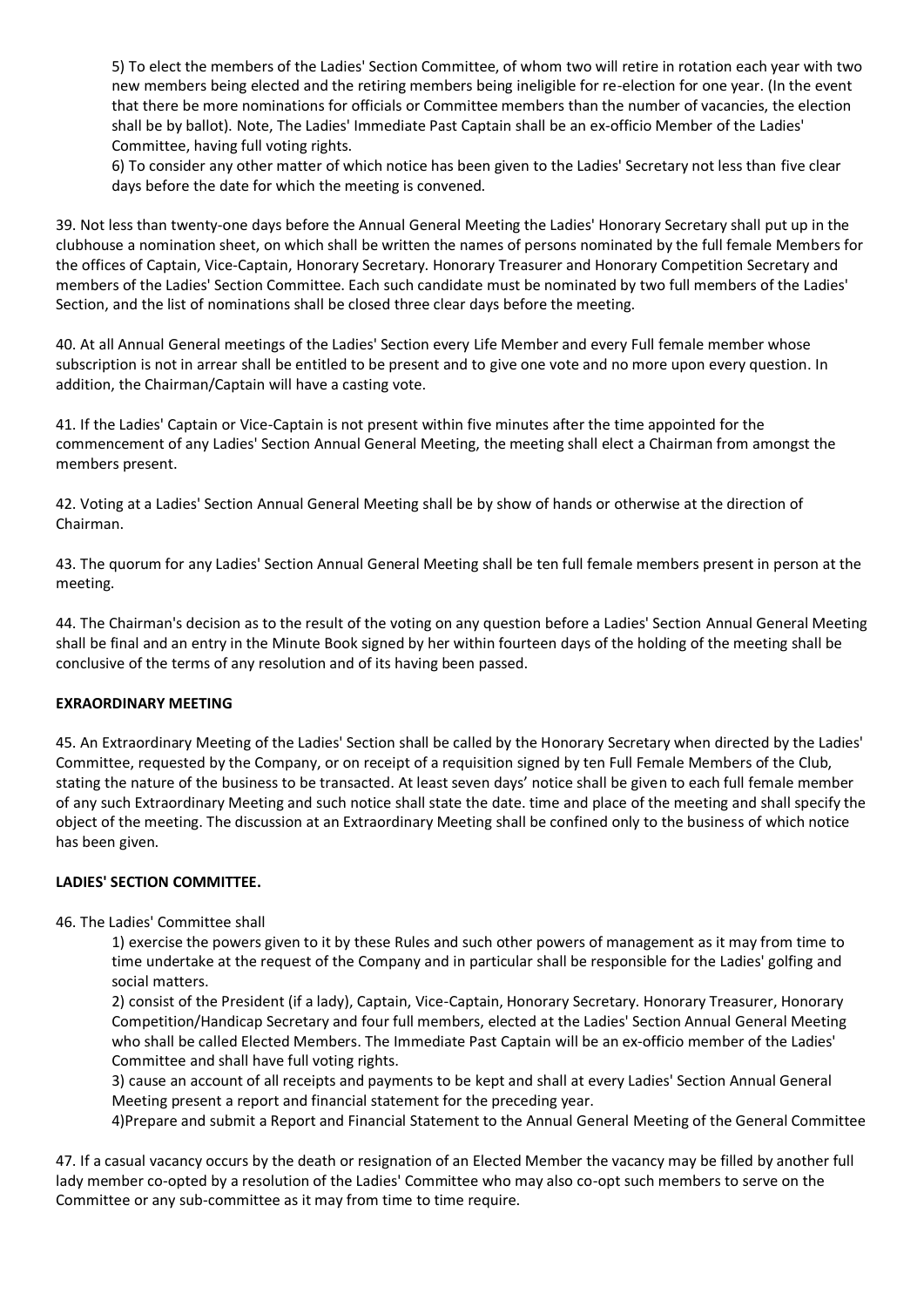48. The Ladies' Committee may appoint sub-committees from its own body and depute to them any of its powers and regulate their proceedings.

49. The Ladies' Committee may from time to time, subject to the approval of the Company, make. vary and revoke byelaws not inconsistent with these Rules for the regulation of the internal affairs of the Ladies' Section and the conduct of its members.

# **LADIES SECTION OFFICIALS**

50. 1) The President: Only members of the Club shall be eligible for nomination as President, and such nominees shall normally be Past Captains of the Rhos-on-Sea Golf Club. This should not preclude the nominations of other suitable members who have served the Club in an outstanding manner.

2) The Captain: The Captain shall be Chairman of meetings held by the Ladies' Section Committees, except when it is the wish of the Captain, the Chairman of any sub-committee may be appointed at the direction of the Ladies' Committee. On the expiry of her year of office she shall be entitled to a seat on the Ladies' Committee for one year as Immediate Past Captain.

3) Vice-Captain: The Vice-Captain shall in all respects with regard to the business of the Ladies' Section deputise in the absence of the Captain.

4) Honorary Secretary: The Honorary Secretary of the Ladies' Section shall record the proceedings of the Section's Meetings and she shall be responsible for the safe custody of the books and documents of the Club. She shall refer to the Ladies' Committee any suggestions or complaints made by members. She shall call all Meetings of the Ladies' Section and Ladies' Committee and shall post all nominations of officials and committee members on the notice board in the clubhouse as required by these Rules.

5) Honorary Treasurer: The Ladies' Section Honorary Treasurer shall receive all money due to the Club and make all disbursements and shall cause to be kept such books of account as shall truthfully record the financial transactions of the Club. She shall produce to the Annual General Meeting of the Ladies' Section and Annual General Meeting of the General Committee audited accounts of the previous year's business for the Ladies Committee and shall report thereon.

# **MEETINGS OF THE LADIES COMMITTEE**

51. Ladies' Committees shall meet at such times and at such places as they themselves shall arrange, preferably at the clubhouse, but any three members thereof may at any time by notice in writing require the Honorary Secretary to call a meeting, notice being given by her to each member of the Committee.

52. Every Member of a Committee shall have one vote. The Chairman shall also have a casting vote if required.

53. Four members shall be quorum for any Committee Meeting, except for any sub-Committee of the Ladies' Committee, when the Ladies' Committee shall fix the quorum.

# **MIXED SOCIAL EVENTS**

54. All mixed social events shall be referred to a Social sub-Committee, consisting of two members of the General Committee and two members of the Ladies' Committee. The Social sub-Committee shall liaise with the Manager or Managers of the catering and residential Dormy House and, for this purpose, an invitation will be extended to the Dormy House management to attend each meeting.

# **MANAGEMENT.**

55. The entire management of the Club (except as otherwise provided by these rules) shall be vested in the Company. The Company shall be entitled to close the course and/or the club-house to members for such periods as may be considered essential. No competitions, Matches or Social or other special events shall be fixed by the Club without the previous approval of the Company.

# **NOTICES.**

56. All notices required by the Constitution, Rules & Bye-laws to be given to Members at the last address/email which he/she has furnished to the Company, or may be handed to the Member by a member of the General Committee or a member of the Ladies' Committee, and such notice shall be deemed to have been given on that day. Any notice to be